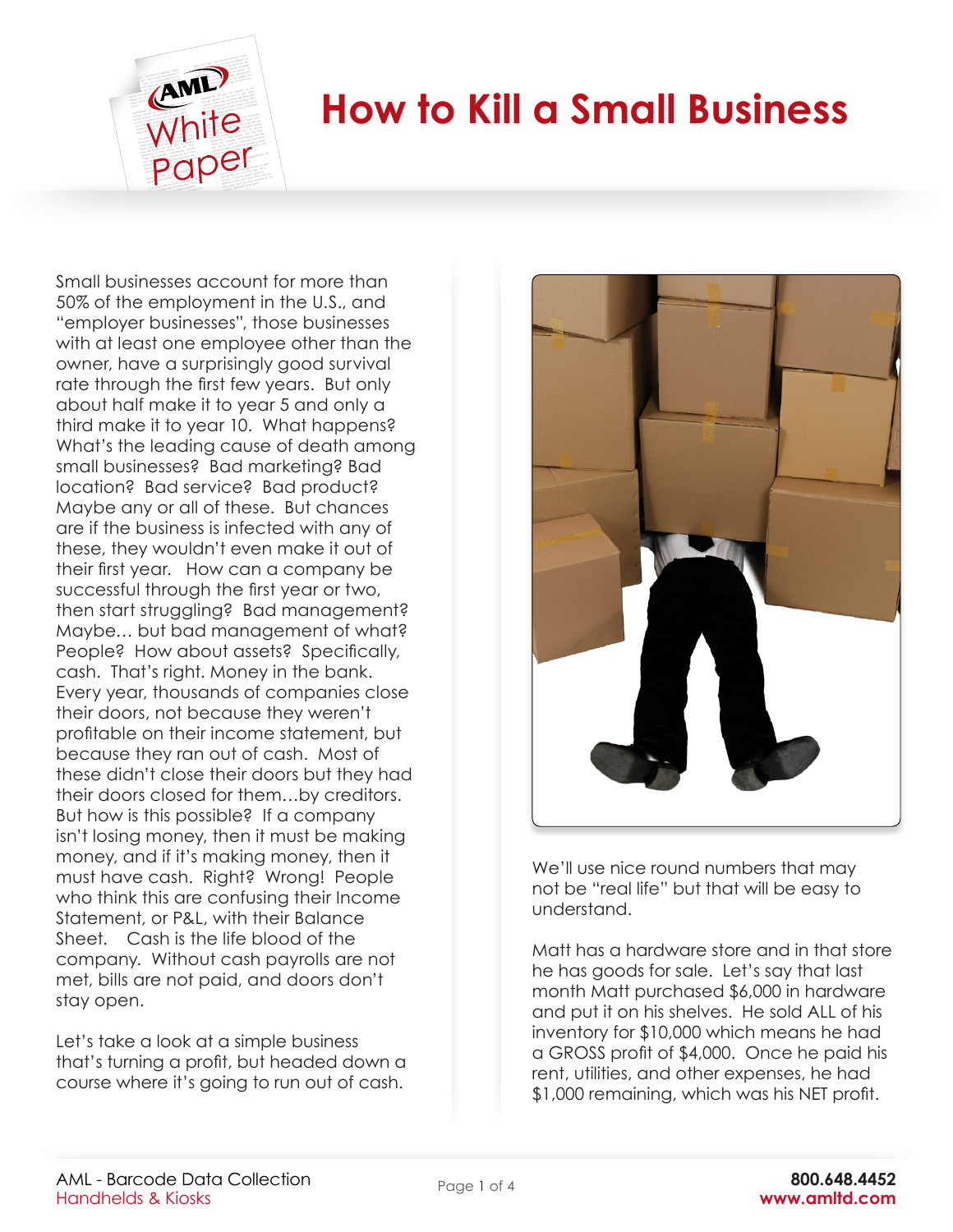When we look at Matt's bank account we see \$7,000 which includes the \$1,000 in net profit and the \$6,000 he recouped from selling his products. The only cash he doesn't have is the \$3,000 he paid out in expenses.

Well the first month went so well Matt takes his \$7,000 and spends it all on more hardware for his shelves. So he's re-investing his \$1,000 in profit into the business. In month two, he again sells \$10,000 in product but this time he still has product on his shelf. Not everything sold. He calculates that the \$10,000 in product he sold cost him \$6,000, just like the first month. Again he has \$3,000 in expenses and again the result is a \$1,000 net profit. But after two months in business, instead of having \$8,000 in the bank (\$6,000 from goods sold+ \$1,000 month 1 profit+\$1000 month 2 profit), Matt only has \$7,000 in the bank because the profit from month 1 was re-invested into inventory which didn't sell. It's still sitting on the shelf.

If Matt continues this strategy, before long he's going to have all his cash tied up in inventory. Assuming sales stay constant and Matt continues to post a \$1,000 profit each month, his income statement will show a \$12,000 profit for the year. But if he continues to invest each month's profit into inventory, he can forget looking for that \$12,000 in the bank. It's not there. It's sitting on his shelves in the form of inventory, about \$17,000 worth, which he can't use to pay bills or his employees.

This scenario assumes that sales and profits stay constant. Being optimistic, what if sales go up? Then the investment in additional inventory pays off. Profits increase and growth occurs. But what if sales don't go up? What if sales lag? What if expenses go up? What if the additional inventory is the wrong for the season or the market changes? Of course that's the worst case scenario, but it happens all too often and it's impossible to predict the future.

|               | <b>Balance Sheet</b> |             |              | <b>Income Statement</b> |                 |                   |  |
|---------------|----------------------|-------------|--------------|-------------------------|-----------------|-------------------|--|
|               | <b>Inventory</b>     | <b>CASH</b> | <b>Sales</b> | <b>Gross Profit</b>     | <b>Expenses</b> | <b>Net Profit</b> |  |
| Month 1       | 6,000                | 7,000       | 10,000       | 4,000                   | 3,000           | 1,000             |  |
| Month 2       | 7,000                | 7,000       | 10,000       | 4,000                   | 3,000           | 1,000             |  |
| Month 3       | 8,000                | 7,000       | 10,000       | 4,000                   | 3,000           | 1,000             |  |
| Month 4       | 9,000                | 7,000       | 10,000       | 4,000                   | 3,000           | 1,000             |  |
| Month 5       | 10,000               | 7,000       | 10,000       | 4,000                   | 3,000           | 1,000             |  |
| Month 6       | 11,000               | 7,000       | 10,000       | 4,000                   | 3,000           | 1,000             |  |
| Month 7       | 12,000               | 7,000       | 10,000       | 4,000                   | 3,000           | 1,000             |  |
| Month 8       | 13,000               | 7,000       | 10,000       | 4,000                   | 3,000           | 1,000             |  |
| Month 9       | 14,000               | 7,000       | 10,000       | 4,000                   | 3,000           | 1,000             |  |
| Month 10      | 15,000               | 7,000       | 10,000       | 4,000                   | 3,000           | 1,000             |  |
| Month 11      | 16,000               | 7,000       | 10,000       | 4,000                   | 3,000           | 1,000             |  |
| Month 12      | 17,000               | 7,000       | 10,000       | 4,000                   | 3,000           | 1,000             |  |
|               |                      |             |              |                         |                 |                   |  |
| <b>TOTALS</b> | \$17,000             | \$7,000     | \$120,000    | \$48,000                | \$36,000        | \$12,000          |  |
|               |                      |             |              |                         |                 |                   |  |

## **Matt's Hardware Store Example**

Instead of having \$18,000 in cash, Matt kept investing in more and more inventory, despite flat sales.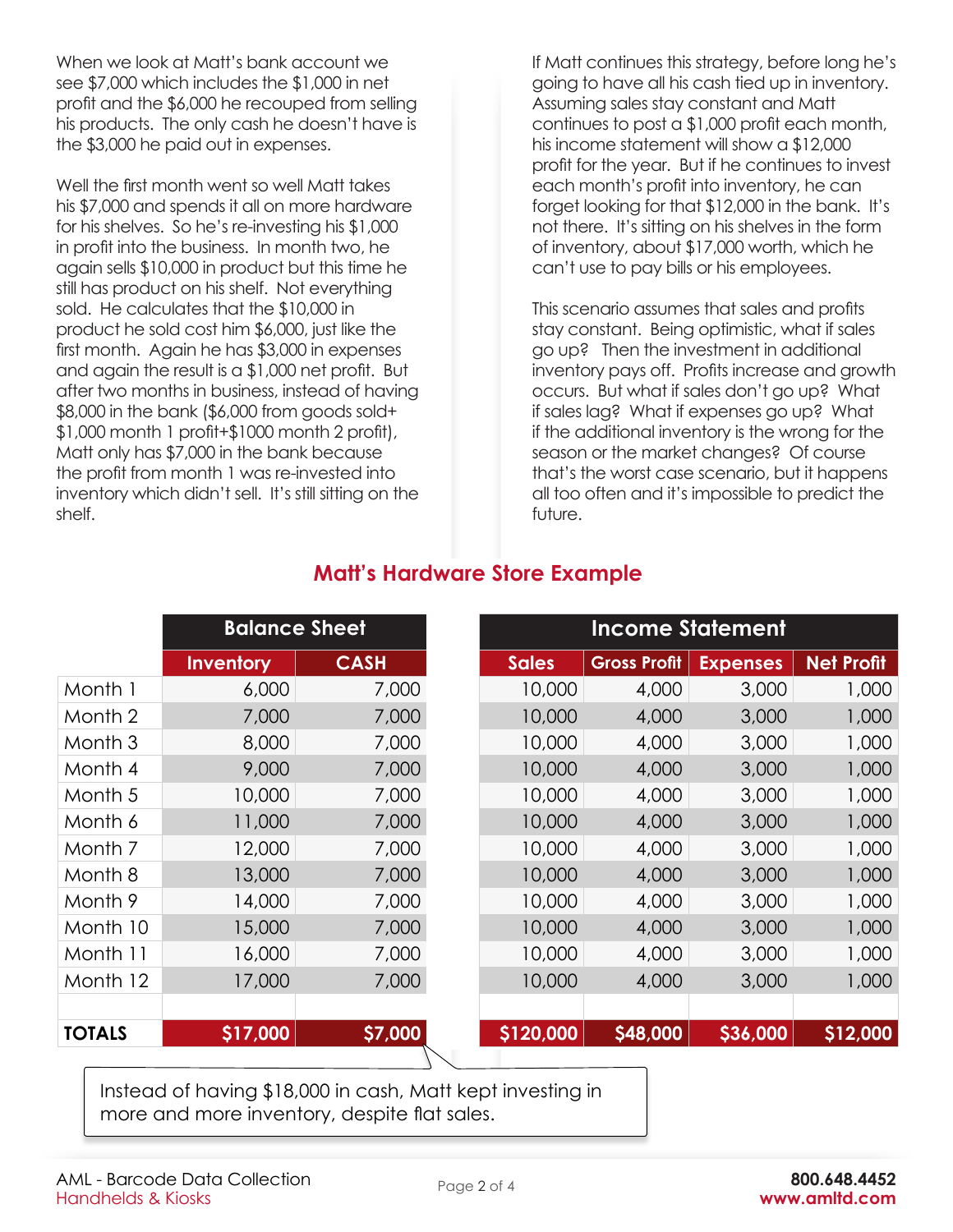This stresses the fact the inventory must be managed properly and any additional investment in inventory must be carefully considered because you're using your profit to make that investment. The fact is, inventory is a necessary evil. You have to have it to generate revenue, and in turn profits, to spur growth. But it can be evil if you have too much, especially if it's too much of the wrong thing. Cash can be turned into inventory as quick as writing a check. Converting inventory back in to cash, can take days, weeks or months, if ever. Yes, some inventory may never sell and have to be written off the books as a loss. Talk about your worst case scenario.

So what's the answer? Well the answer could be different depending on what type of business you're in but there are a few common components that apply to any business.

- **1.** Know what inventory you have now. Count it. Count it often if you can. How often, again depends on what type of business you have, but you can't even begin to make educated decisions about inventory acquisition and disposition until you know what you have to begin with.
- **2.** Bring in new inventory in the smallest increments possible. Instead of 1,000 widgets a month, bring in 250 each week. Instead of paying for all 1,000 at one time, you're now paying for 250 every week, smoothing out your cash flow.
- **3.** Avoid FISH inventory at all costs. FISH is "First In, Still Here". Sometimes FISH occurs due to bad purchasing decisions. Maybe you got a good deal on some gizmos so you bought extra. Unfortunately the extra inventory isn't selling and it's still sitting on the shelf. If it continues to sit there you'll eventually have to write it off. Avoid the temptation. Buy only what you know you can sell or what you need to produce your products.
- **4.** Use some type of inventory control software package to manage your inventory. These packages range in price from a few hundred dollars to a few hundred thousand dollars. Obviously you need to scale your investment to match the size and needs of your operation, but having the availability to look at your inventory in "real time" and know what you have and where it is, is crucial to effectively managing it.
- **5.** Use technology to your advantage. Implement barcoding throughout your operation, if for nothing else so you can count it quickly and accurately. Barcode labels are cheap and the scanning technology will pay for itself in no time at all when you consider the time saved compared to manually counting and entering data, and then trying to track down and correct count errors. Don't be penny wise and pound foolish. The inventory count needs to be done quickly, especially if it means stopping operations. Many manufacturing operations count inventory perpetually, choosing to "cycle count", or count a few items every day so that every item gets counted at least once in each "cycle" which might be a month or a quarter.

It might be easier to think about inventory in the same way you would think about buying groceries for your home. Most people simply buy enough groceries to get their families through a few days or a week. They don't intentionally buy grocery items that they know might go bad before they use them. They wouldn't want to see their hard earned cash go into the trash or down the disposal. A lot of people will buy nonperishable items in bulk because we get a better price for buying the bigger cans. But these "bulk buys" also mean greater outlay in cash up front, tying up cash that might be needed next week. Remember buying 250 widgets a week instead of 1,000